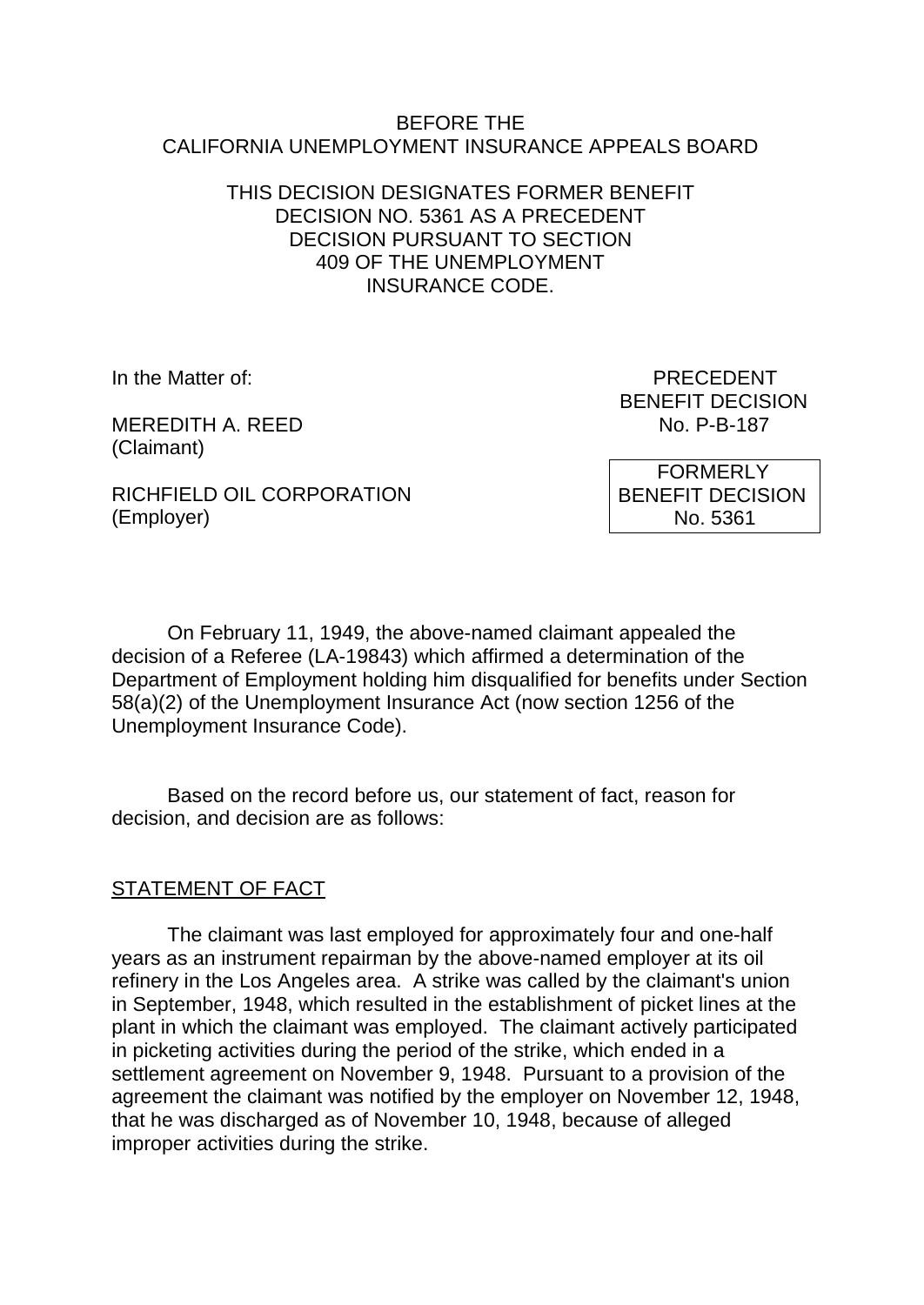On November 15, 1948, in the Long Beach office of the Department of Employment, the claimant registered for work and reopened a claim for benefits originally filed to establish his benefit year on February 3, 1948. On December 8, 1948, the Department issued a determination disqualifying the claimant for benefits under Section 58(a)(2) of the Act (now section 1256 of the code) from November 15, 1948, to December 19, 1948, on the ground that he had been discharged for misconduct connected with his work. The claimant appealed this determination to a Referee, who on February 3, 1949, issued his aforesaid decision affirming the determination and denying benefits whereupon this appeal was taken.

A provision of the strike settlement agreement provides in pertinent part as follows:

"The employer has evidence that in connection with the strike certain employees have engaged in acts or threats of violence towards other employees or to the property of the employer, or acts constituting physical interference with restraint or coercion of other employees entering or attempting to enter the property of the employer. If the employer discharges or refuses to reinstate such an employee . . . he shall be given a hearing. . . . The hearing will be by a committee consisting of two representatives appointed by the employer and two representatives appointed by the union, at which hearing such committee shall hear the circumstances and review the evidence against each employee and will hear the evidence of the employee or any others on his behalf. In the event the employee is discharged or refused reinstatement he shall not be reentitled to claim any rights or benefits under the new article of the agreement. . . ."

The claimant exercised his right to request a hearing under this provision after receiving his notice of discharge.

On November 29, 1948, a hearing to review the claimant's discharge was held before a joint panel constituted under the quoted provision of the agreement. Later, the panel issued its ruling sanctioning the discharge by a three-to-one vote and recommending leniency. No phonographic record of the hearing was kept. The only evidence before us with respect to the content of this proceeding is the sworn testimony of the claimant given at the hearing before the Referee. An employer representative was present at that hearing, but testified that he had no knowledge of what transpired at the hearing before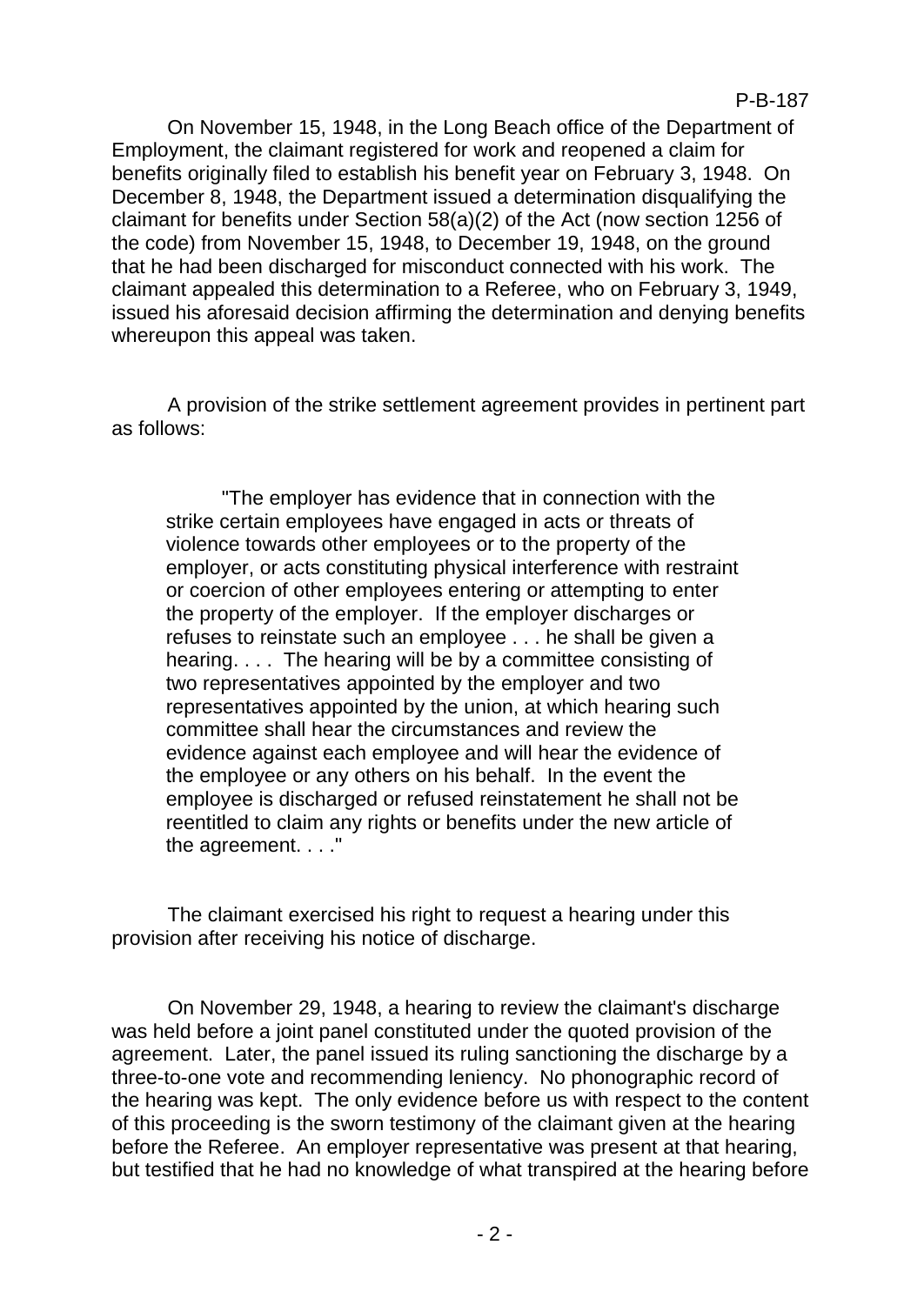the panel and could not, even by hearsay, testify as to what the panel's findings of fact were.

The evidence discloses that the claimant took an active part in the strike. He admitted that he was considered a "nuisance" by the plant management during the course of his picketing activities, because he energetically sought to dissuade workers from entering the plant. However, he insisted that he never at any time indulged in profanity nor engaged in acts or threats of violence towards other employees or the property of the employer, and denied exercising any physical interference, restraint or coercion on other employees or with respect to the property of the employer. Typical of the charges specified against him was one that he obstructed the progress of cars and trucks into the employer's plant. The claimant admitted that on several occasions he signalled such vehicles to stop and then when they did stop he conversed with their occupants in an attempt to persuade them not to enter the company property, in which activity he was sometimes successful. He denied that he stood in front of advancing vehicles to force them to stop or that he laid violent hands upon them.

The claimant is a practicing member of a recognized church well-known to be opposed to violence in any form. The claimant asserts that because of his religious principles he carefully avoided even the appearance of force or intimidation during his strike activities, and at all times counselled against the use of such tactics on the part of his fellow strikers. He contends in this appeal that throughout the strike he never went beyond verbal persuasion, and that at all times he conducted himself within the law while picketing. The employer representative testified that he himself had no knowledge, direct or indirect, of any activity on the part of the claimant exceeding such limits, but maintained that it was self-evident from the decision of the joint panel that the claimant must have been guilty of misconduct.

# REASON FOR DECISION

By virtue of its stand in the instant case, the employer in effect contends that the decision of the joint panel which approved the claimant's discharge is sufficient to sustain his disqualification for benefits under Section 58(a)(2) (now section 1256 of the code). The Department in its determination and the Referee in his decision accepted this theory in finding the claimant guilty of disqualifying misconduct. We cannot sanction such a disposition of this case. It is our statutory duty to give to this claimant a fair and impartial hearing. We must decide this case upon an evaluation of all the evidence in the record before us, and should not depart therefrom in so doing.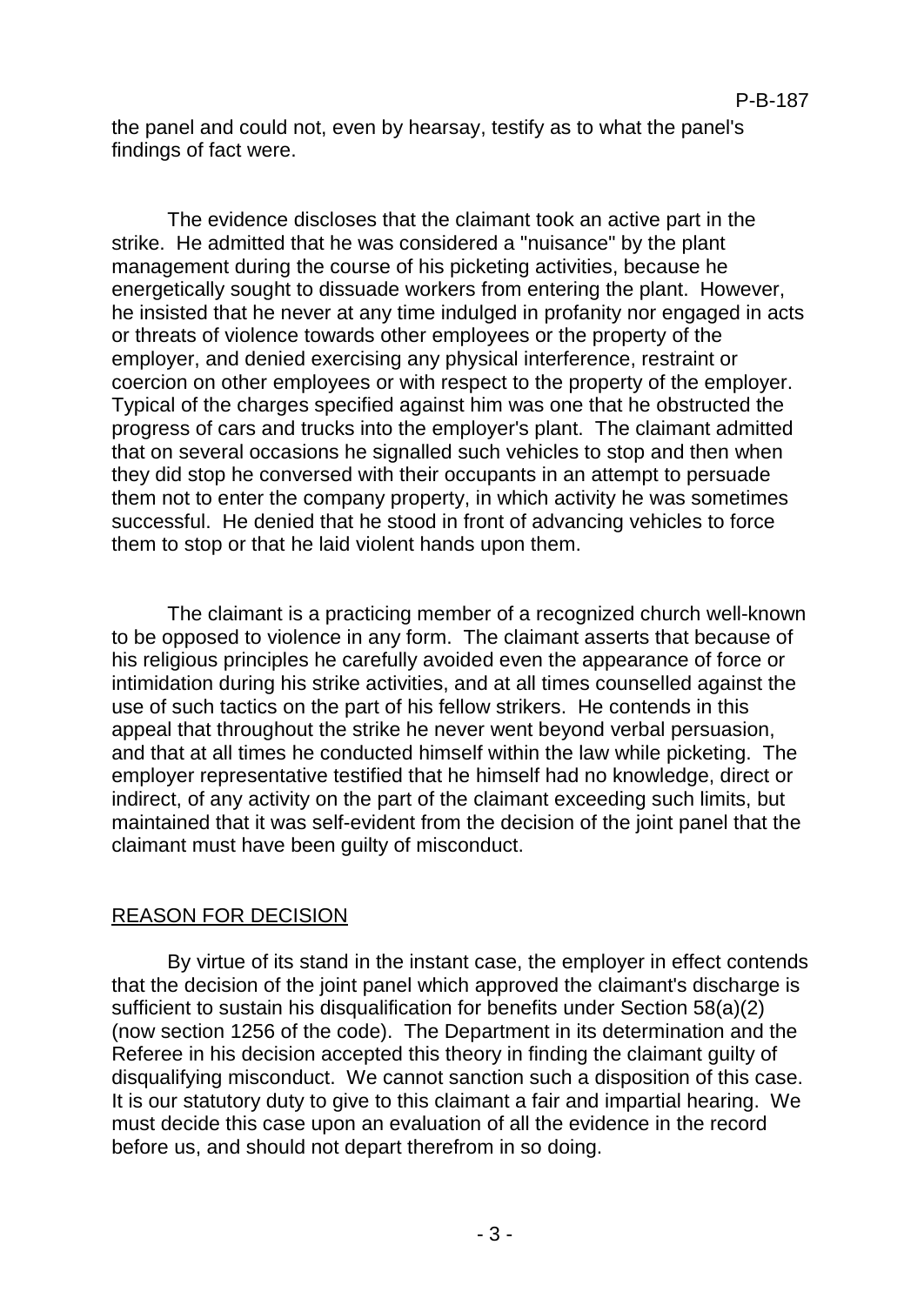We are not bound by the decision of the joint panel, nor may we infer from it alone that the claimant's activities during the strike were such as to constitute misconduct. The function of the panel was to decide whether or not the claimant's said activities were such as to justify a discharge. It is our function in this appeal to decide whether or not those activities were misconduct within the meaning of Section 58(a)(2) of the Act (now section 1256 of the code). These two functions differ in purpose and in end, and the basic issues with which they are concerned are wholly different. It is well settled that a discharge for cause is not of necessity a discharge for misconduct. For example, an employer may properly discharge an employee who is temperamentally unsuited to his job, but such a discharge would not be for misconduct in the absence of acts or omissions demonstrating a wilful or wanton disregard of the employee's duty as such. Moreover, it is our judgement, not that of the panel, which must prevail in this case at this stage of the matter. We would abdicate our statutory duty to adjudicate this appeal fairly and impartially if we were to consider that the action of the panel foreclosed us from making an independent evaluation of the facts of the case.

The only direct evidence before us as to the claimant's activities during the strike was offered by the claimant himself. The claimant's testimony exhibits complete candor and credibility, and gives every appearance of having been comprehensive of all his strike activities. The record reveals neither inherent inconsistency nor improbability in that testimony. There is no evidence before us contradictory of it, and nothing to show that the joint panel had before it any evidence not adduced at the hearing before the Referee. The claimant's testimony is therefore entitled to its full measure of weight (Dillard vs. McKnight, 87 A.C.A. 1). The direct evidence of one witness who was entitled to full credit is sufficient proof to establish a fact (C.C.P. 1844, Klein vs. Farmer, 85 Cal. App. 2d 545).

The evidence in the instant case fails to establish that the claimant's activities during the strike exceeded the legal limitations upon picketing activities. It affirmatively shows that the claimant, though he picketed energetically, always did so within the confines of peaceful picketing. "Peaceful picketing" is picketing which does not interfere with another's person or property by unlawful use of force, violence, intimidation or threats. It is a right secured by constitutional provision and allows individuals to convey their opinions and promote their causes with respect to a labor controversy by presenting persuasive facts to other workmen in a legitimate manner (Ex parte Bell, 37 Cal. App. 2d 582). It is lawful so long as it remains an appeal to reason as distinct from a weapon of illegal coercion (7 Cal. Jur. Supp., Labor, Sec. 35).